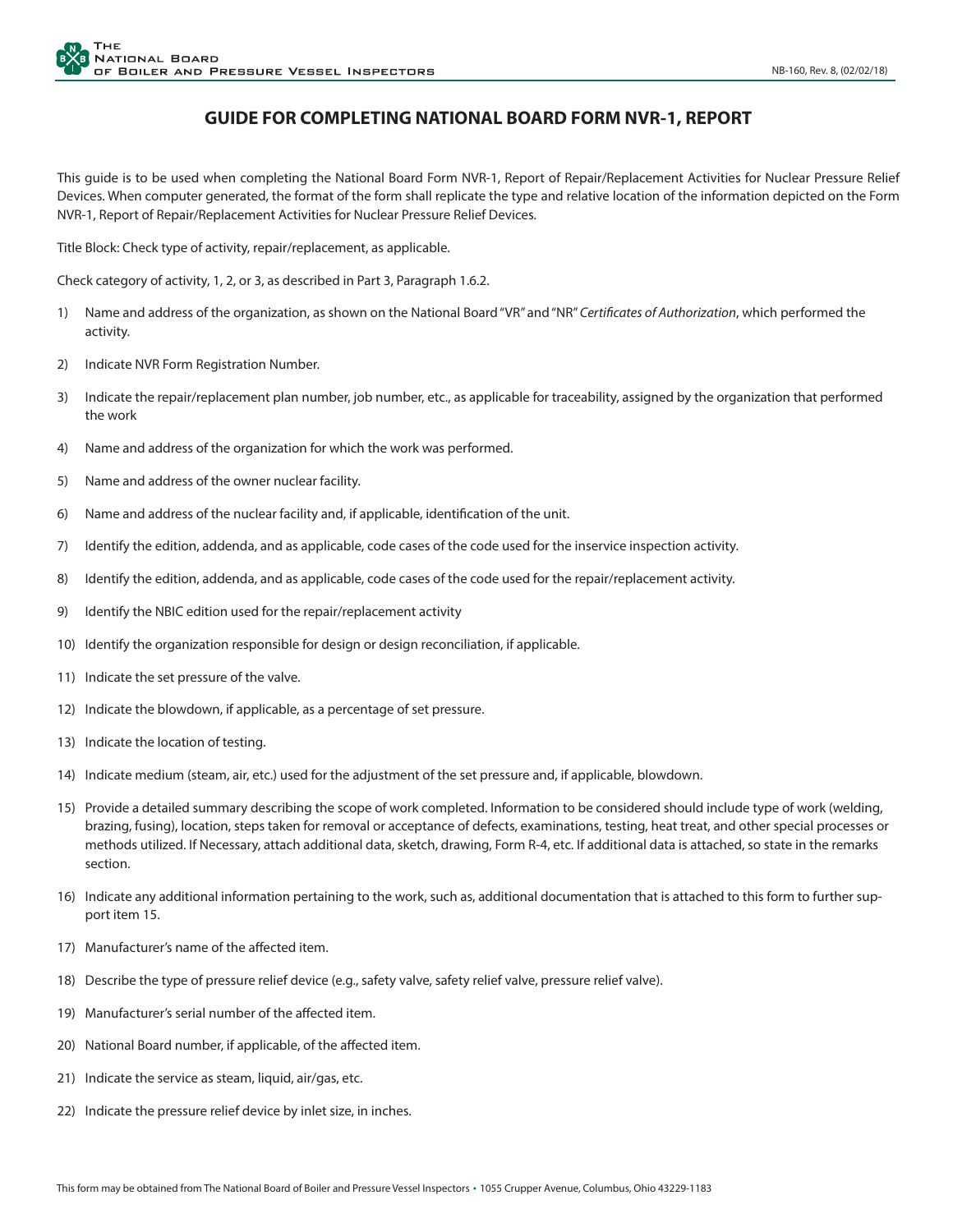- 23) Indicate the year the affected item was manufactured.
- 24) Indicate the name, section and division of the original construction code for the affected item.
- 25) Indicate the code class for the affected item as applicable, i.e. Class 1, 2 or 3.
- 26) Indicate the construction code edition for the affected item.
- 27) Indicate the construction code addenda, as applicable, for the affected item.
- 28) Indicate any applicable code cases used for manufacturing of the affected item.
- 29) Name of the replacement part.
- 30) Identifying number of the replacement part.
- 31) Number/quantity of each replacement part used.
- 32) Indicate the Serial number or other traceability used by the manufacturer of the replacement part.
- 33) Type or print name of authorized representative from the certificate holder.
- 34) Indicate code as applicable to the repair/replacement activity performed.
- 35) Indicate National Board *Certificate of Authorization* number, if applicable for the "VR" Stamp.
- 36) Indicate month, day, and year the certificate expires, if applicable for the "VR" Stamp.
- 37) Indicate National Board *Certificate of Authorization* number, if applicable for the "NR" Stamp.
- 38) Indicate month, day, and year the certificate expires, if applicable for the "NR" Stamp.
- 39) Title of authorized representative as defined in the Quality Program.
- 40) Signature of authorized representative from the certificate holder defined in item 27 above.
- 41) Indicate month, day, and year of signature by the authorized representative.
- 42) Type or print name of Authorized Nuclear Inspector.
- 43) Indicate the Jurisdiction where the activity is performed, when required.
- 44) Indicate Authorized Nuclear Inspector's employer.
- 45) Indicate address of Authorized Nuclear Inspector's employer (city and state or province).
- 46) Indicate month, day, and year of inspection by the Authorized Nuclear Inspector.
- 47) National Board Commission number and required endorsements*.*
- 48) Signature of Authorized Nuclear Inspector defined in item 42 above.
- 49) Indicate month, day, and year of signature by the Authorized Nuclear Inspector.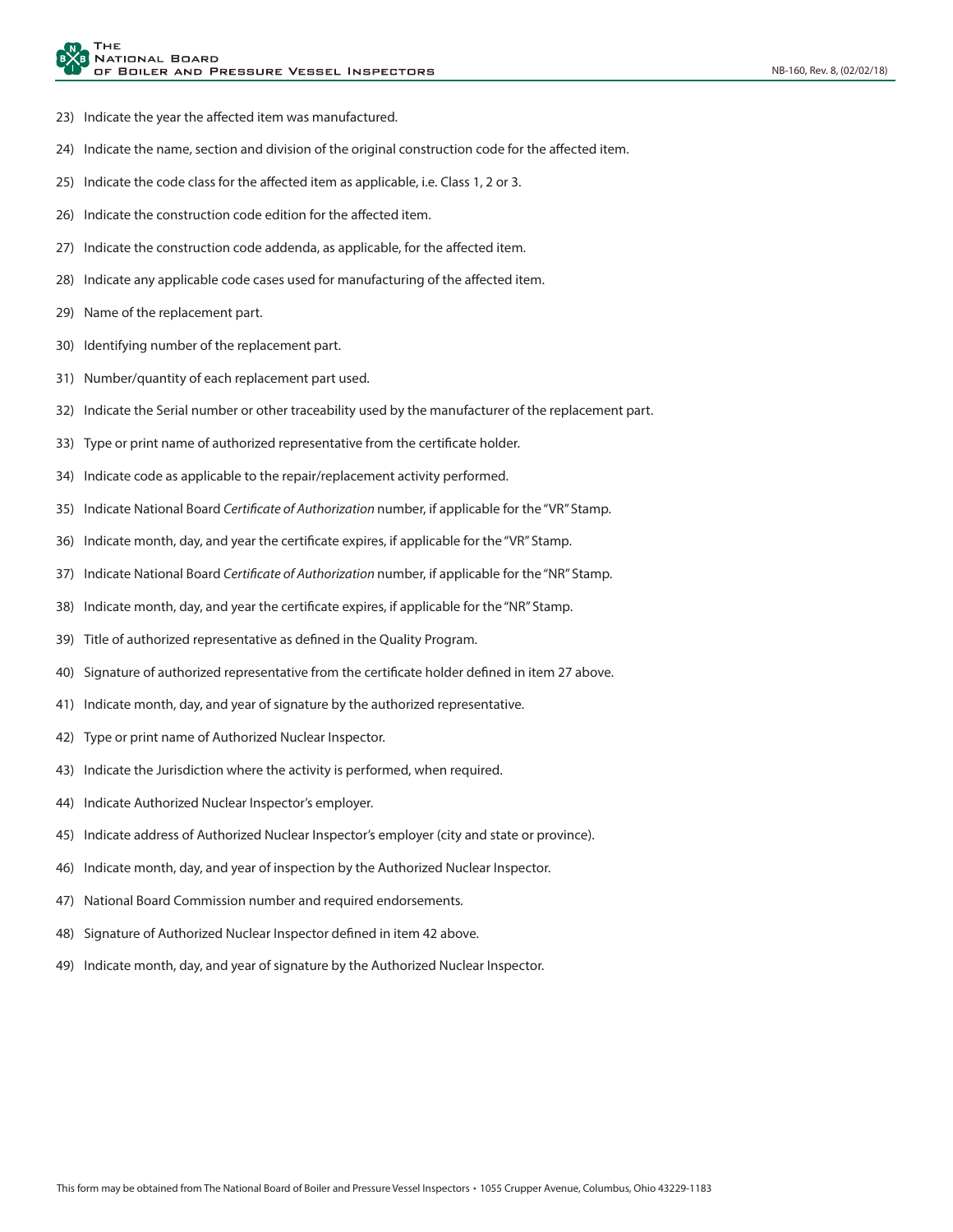| FORM NVR-1, REPORT OF REPAIR/REPLACEMENT ACTIVITIES FOR |  |
|---------------------------------------------------------|--|
| <b>NUCLEAR PRESSURE RELIEF DEVICES</b>                  |  |

|    | CATEGORY OF ACTIVITY:<br>2<br>3<br>REPAIR/REPLACEMENT<br><b>RE-RATING</b>                       |                               |                                   |        | (NVR Form Registration No.)<br>3<br>(R/R Plan No., Job No., etc.) |
|----|-------------------------------------------------------------------------------------------------|-------------------------------|-----------------------------------|--------|-------------------------------------------------------------------|
|    | $\mathbf{1}$<br>1. WORK PERFORMED BY:<br>(name of "NVR" authorized organization)                |                               |                                   |        |                                                                   |
| 2. | (address)<br>$\left( 4\right)$<br><b>WORK PERFORMED FOR:</b><br>(name)                          |                               |                                   |        |                                                                   |
|    | (address)<br>(5)<br>3. OWNER:<br>(name)                                                         |                               |                                   |        |                                                                   |
|    | (address)<br>4. NAME, ADDRESS, AND IDENTIFICATION OF NUCLEAR FACILITY:                          |                               | $\left(6\right)$<br>(name)        |        |                                                                   |
|    | (address)/ (unit identification)<br>5. CODE APPLICABLE FOR INSERVICE INSPECTION:                | 7                             |                                   |        |                                                                   |
| 6. | CODE USED FOR REPAIR/REPLACEMENT ACTIVITY:                                                      | (edition)<br>(8)<br>(edition) | (addenda)<br>(addenda)            |        | (code case(s))<br>(code case(s))                                  |
|    | 7. NBIC USED FOR REPAIR/REPLACEMENT ACTIVITY:<br>(10)<br>8. DESIGN RESPONSIBILITY:              | $\left(9\right)$<br>(edition) |                                   |        |                                                                   |
|    | 9. REPAIRED PRESSURE RELIEF DEVICE: SEE PAGE 2<br>(11)                                          |                               | (12)                              |        |                                                                   |
|    | 10. OPENING PRESSURE:<br>11. SET PRESSURE AND BLOWDOWN ADJUSTMENT MADE AT:                      |                               | BLOWDOWN (if applicable):<br>(13) | USING: | (14)                                                              |
|    | 12. DESCRIPTION OF WORK: (include name and identifying number of replacement parts):<br>$\circ$ |                               |                                   |        |                                                                   |
|    |                                                                                                 |                               |                                   |        |                                                                   |
|    |                                                                                                 |                               |                                   |        |                                                                   |
|    |                                                                                                 |                               |                                   |        |                                                                   |
|    | (16)<br>12. REMARKS:                                                                            |                               |                                   |        |                                                                   |
|    |                                                                                                 |                               |                                   |        |                                                                   |
|    |                                                                                                 |                               |                                   |        |                                                                   |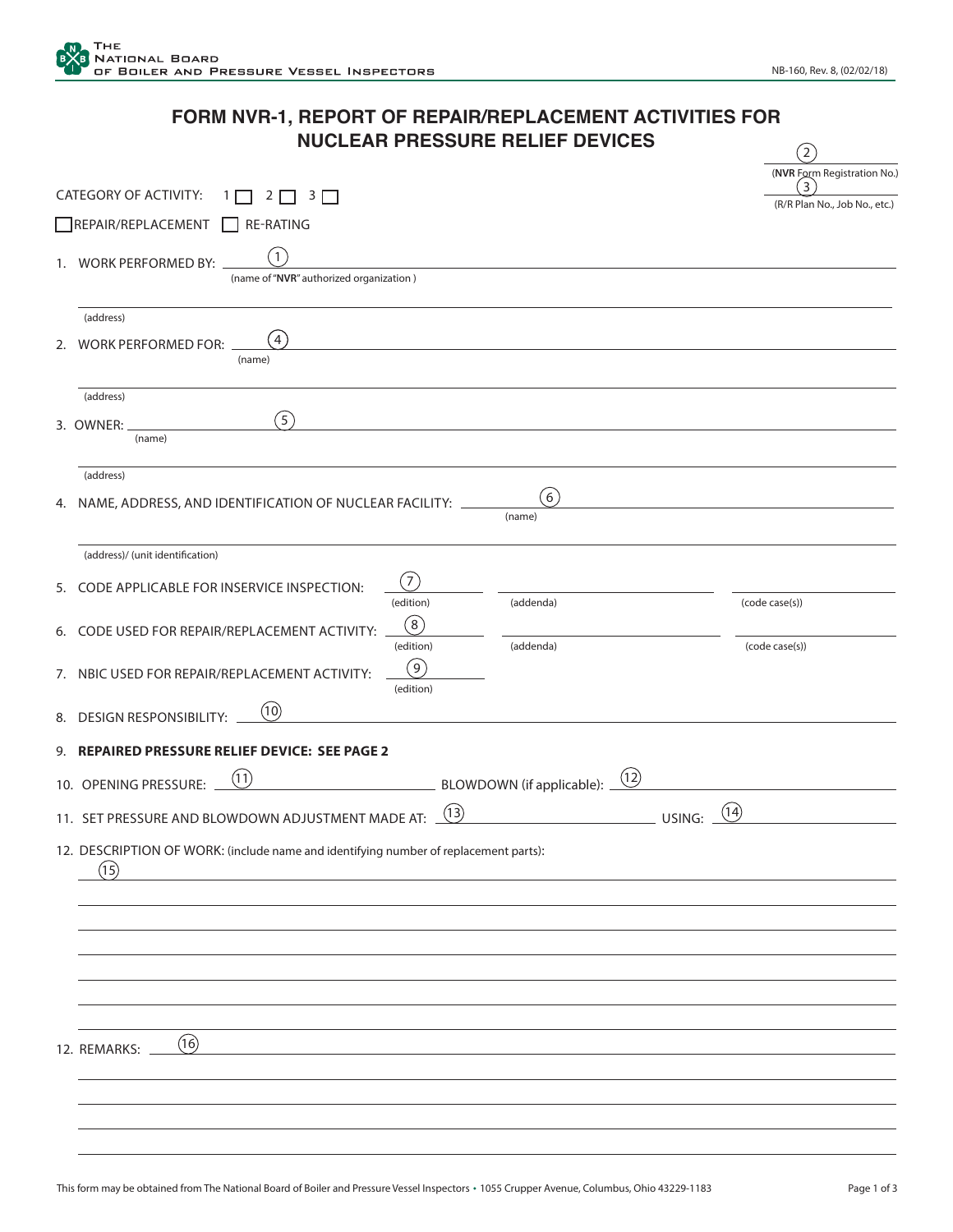



(R/R Plan No., Job No., etc.)

|                                       | $\widehat{\Xi}$<br>WORK PERFORMED BY:            |             |             |                 |              |                                |              |             |
|---------------------------------------|--------------------------------------------------|-------------|-------------|-----------------|--------------|--------------------------------|--------------|-------------|
|                                       | (Name of "NR" certificate holder)                |             |             |                 |              |                                |              |             |
|                                       | (Address of "NR" certificate holder)             |             |             |                 |              |                                |              |             |
|                                       | PRESSURE RELIEF DEVICE                           |             |             |                 |              |                                |              |             |
|                                       | Name of Mfg.                                     | Type        |             | Mfg. Serial No. | Nat'l Bd No. | Service                        | Size         | Year Built  |
|                                       | E                                                | $\circlede$ |             | $\circlede$     | $\circledS$  | $\bigodot$                     | $\circledR$  | $\circledS$ |
|                                       | CONSTRUCTION CODE                                |             |             |                 |              |                                |              |             |
|                                       | Section                                          | Class       | Edition     |                 | Addenda      |                                | Code Case(s) |             |
|                                       | E                                                | $\circledS$ | $\circledS$ |                 | $\circledS$  | $\circledS$                    |              |             |
|                                       | NAME AND IDENTIFYING NUMBER OF REPLACEMENT PARTS |             |             |                 |              |                                |              |             |
| $\frac{\dot{\mathsf{O}}}{\mathsf{D}}$ | Part Name                                        | Part Number |             | Quantity        |              | Serial Number/Traceability No. |              |             |
| $\div$                                | ඖ                                                | $\circledS$ |             | $\bigodot$      |              | $\circledS$                    |              |             |
| $\sim$                                |                                                  |             |             |                 |              |                                |              |             |
| m                                     |                                                  |             |             |                 |              |                                |              |             |
| 4.                                    |                                                  |             |             |                 |              |                                |              |             |
|                                       |                                                  |             |             |                 |              |                                |              |             |

5.

6.

7.